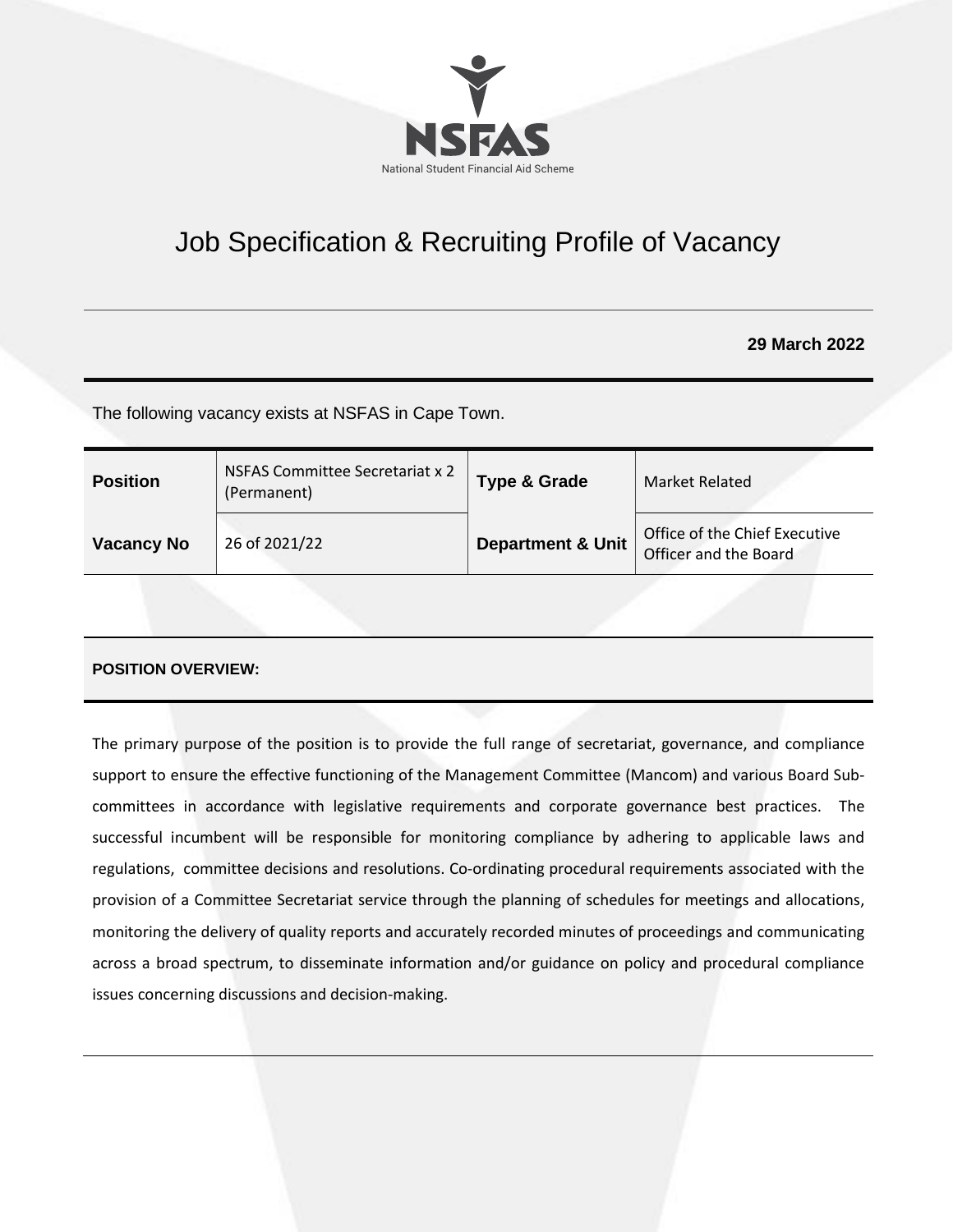## **RESPONSIBILITIES:**

National Student Financial Aid Scheme

#### **Secretariat Operations**

- Organise and prepare agendas and papers for relevant committees, as assigned
- Prepare and collate Committee Packs
- Manage the scheduling of all meetings
- Together with the Chair of that committee, organise the committee's annual plan in terms of its mandate, and actively manage this plan to ensure compliance with the committee's terms of reference and legislation.
- Take accurate minutes and distribute within agreed timelines, draft accurate resolutions for signature, maintain signed resolutions and minutes, and maintain an auditable filing system
- Draft accurate and complete follow-up actions arising from meetings
- Communicate matters arising and action items to action owners and follow up on actions within agreed timelines
- Maintain statutory records, including registers of members, directors, and secretaries, as appropriate
- Monitor cycle times, triggering renewed committee and board memberships, where appropriate
- Deal with relevant correspondence and collate information and distribute information as directed accurately and within agreed timelines.
- Monitor changes in relevant legislation and the regulatory environment and take appropriate action
- Execute any other duties as may be determined from time to time

#### **Governance and Compliance**

- Remain abreast with technical professional development matters
- Remain abreast with organizational changes
- Need to make sure that the policies are reviewed and approved by the Board Sub-committee when required
- Need to maintain a governance register

#### **Stakeholder Management**

• Work collaboratively with stakeholders both internal and external to achieve outcomes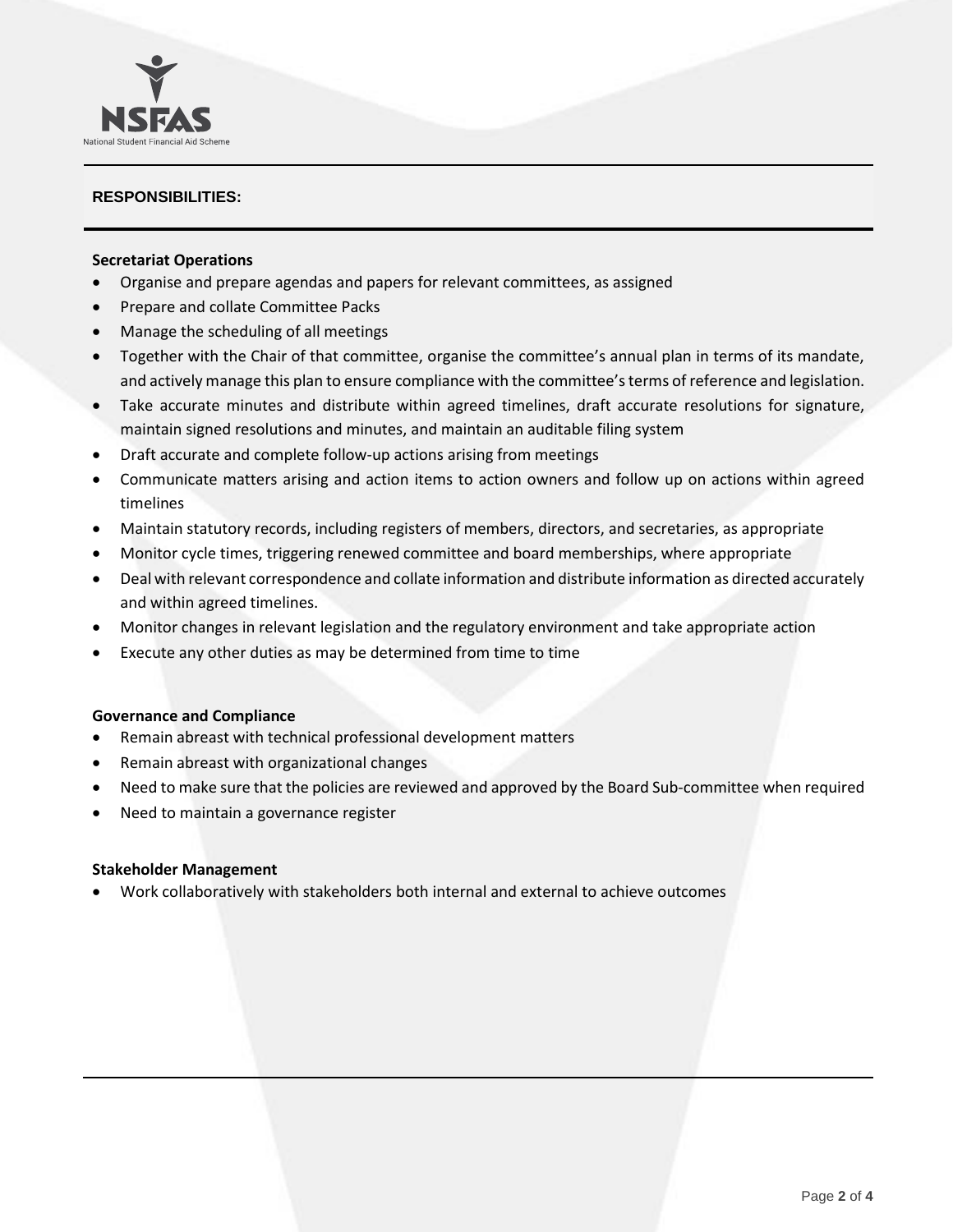# **DESIRED SKILLS AND EXPERIENCE**

## **Minimum requirements:**

■ B Com Law or LLB

National Student Financial Aid Scheme

- **Professional or Advanced qualification through Chartered Secretaries Southern Africa or working towards** achieving CGISA(CSSA) qualification or equivalent or with extensive experience as a Company or Committee Secretariat.
- Minimum of 5 years' experience in company secretarial, governance, legal or regulatory environment
- **•** Previous demonstrated experience of having worked at the Board and Executive level
- Experience in the field of corporate governance with a strong understanding of Secretariat processes & governance in both the public and private sectors
- Overall knowledge of primary legislation applicable. Companies Act, King IV & associated statutes & regulatory framework

## **Beneficial skills and experience:**

- Overall knowledge of primary legislation applicable, such as the PFMA, Companies Act, King IV & associated statutes and regulatory frameworks
- Chartered Institute of Secretaries (CIS) membership / Chartered Governance Institute of Southern Africa

## **Core Competencies:**

- Operate with high levels of accuracy and diligence
- Be proactive and take initiative
- Deadline driven
- Excellent Stakeholder Relationship Management
- Excellent Planning and Organising Skills
- Retains confidentiality of all meetings and discussions
- Sound filing system that is easily audited
- Excellent command of and fluency in the English language, both written & verbal; and
- Strong drafting (the ability to take meeting minutes) and administrative skills with attention to detail.
- Ability to handle multiple committees
- Ability to work under pressure

## **Computer skills required:**

- MS Word Intermediate to Advanced
- MS Excel Intermediate
- MS PowerPoint –Intermediate to Advanced
- MS Outlook Intermediate